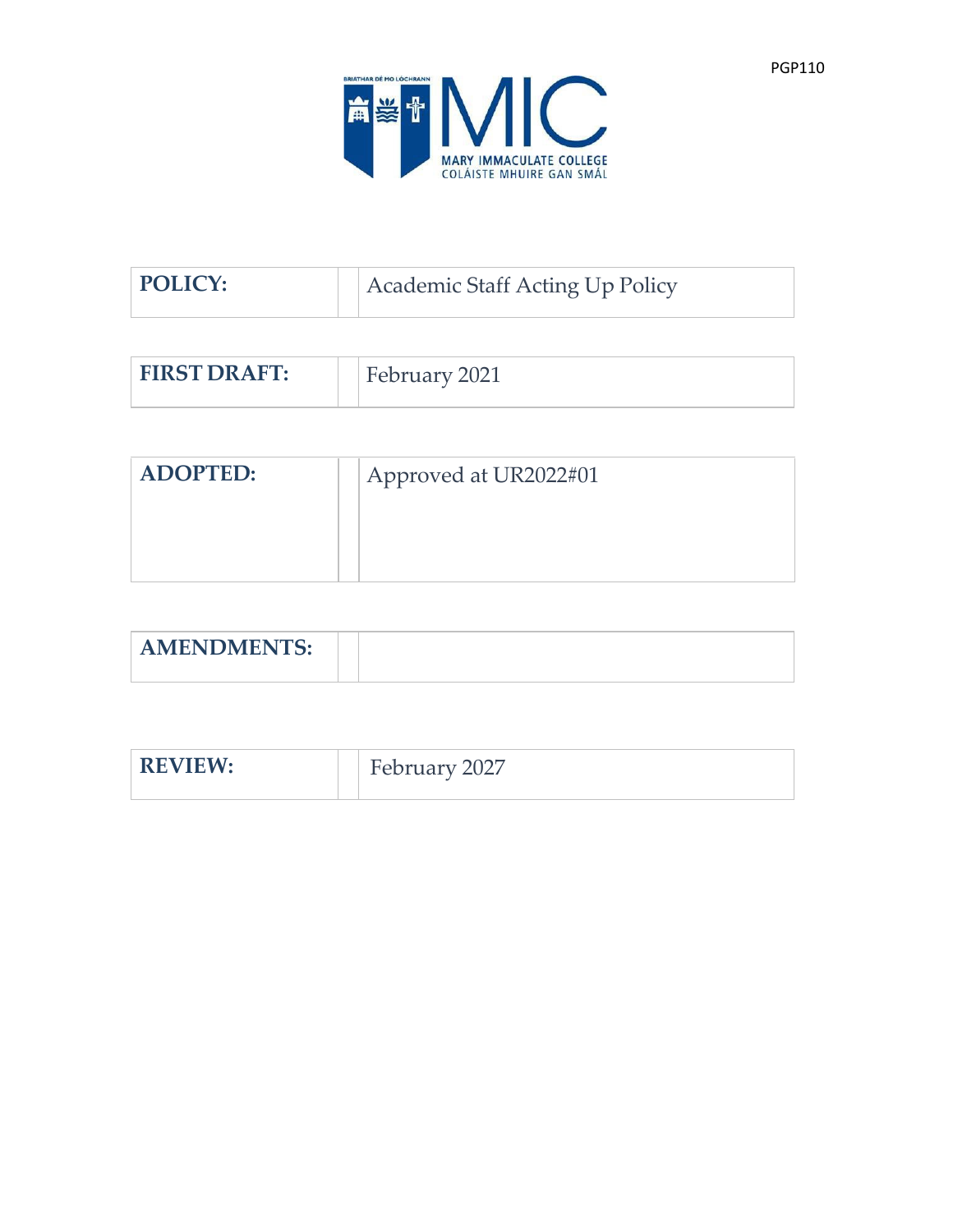## **1.0 Policy Statement**

1.1 From time to time the requirement for a staff member to undertake duties at a higher grade due to the temporary absence of the substantive post holder may arise. It is the policy of Mary Immaculate College that such arrangements are regulated and the purpose of this document is to set out a clear and transparent process for selection of employees for acting up and to set out the conditions which will apply to acting arrangements.

1.2 Competitive selection of persons to fill acting up positions will be in accordance with the principles of merit, fairness and transparency and will be competency based.

1.3 All policies, guidelines and protocols of Mary Immaculate College, will reflect the Colleges commitment to the promotion of equality in accordance with law.

## **2.0 Scope of Policy**

2.1 This policy is applicable to all academic staff.

2.2 This policy is without prejudice to all other policies and procedures which may be engaged from time to time by the College.

### **3.0 Legislation, Regulation and Related Policies**

3.1 Legislation, regulation and policy relevant to this document includes:

- Department of Finance circular 38/2007
- Letter from Department of Public Expenditure and Reform to Department of Education and Skills, 4<sup>th</sup> October 2012

### **4.0 Responsibilities**

4.1 It is the responsibility of line managers to adhere to the provisions of this policy in the event that temporary substitution arrangements are required in their area of responsibility.

4.2 Responsibility for the authorisation of acting up arrangements for staff coming within the scope of this Policy rests with the Executive Team.

4.3 *An tUachtarán* and the Executive Team are responsible for the approval of this policy and for oversight of its implementation. Adoption of the policy is the responsibility of *An tÚdarás Rialaithe*.

### **5.0 Definitions**

5.1 Acting Up – the arrangement whereby an employee acts as a substitute for another employee at a higher grade while that employee is temporarily absent or reassigned to other duties or where the post is otherwise vacant pending its filling through competitive process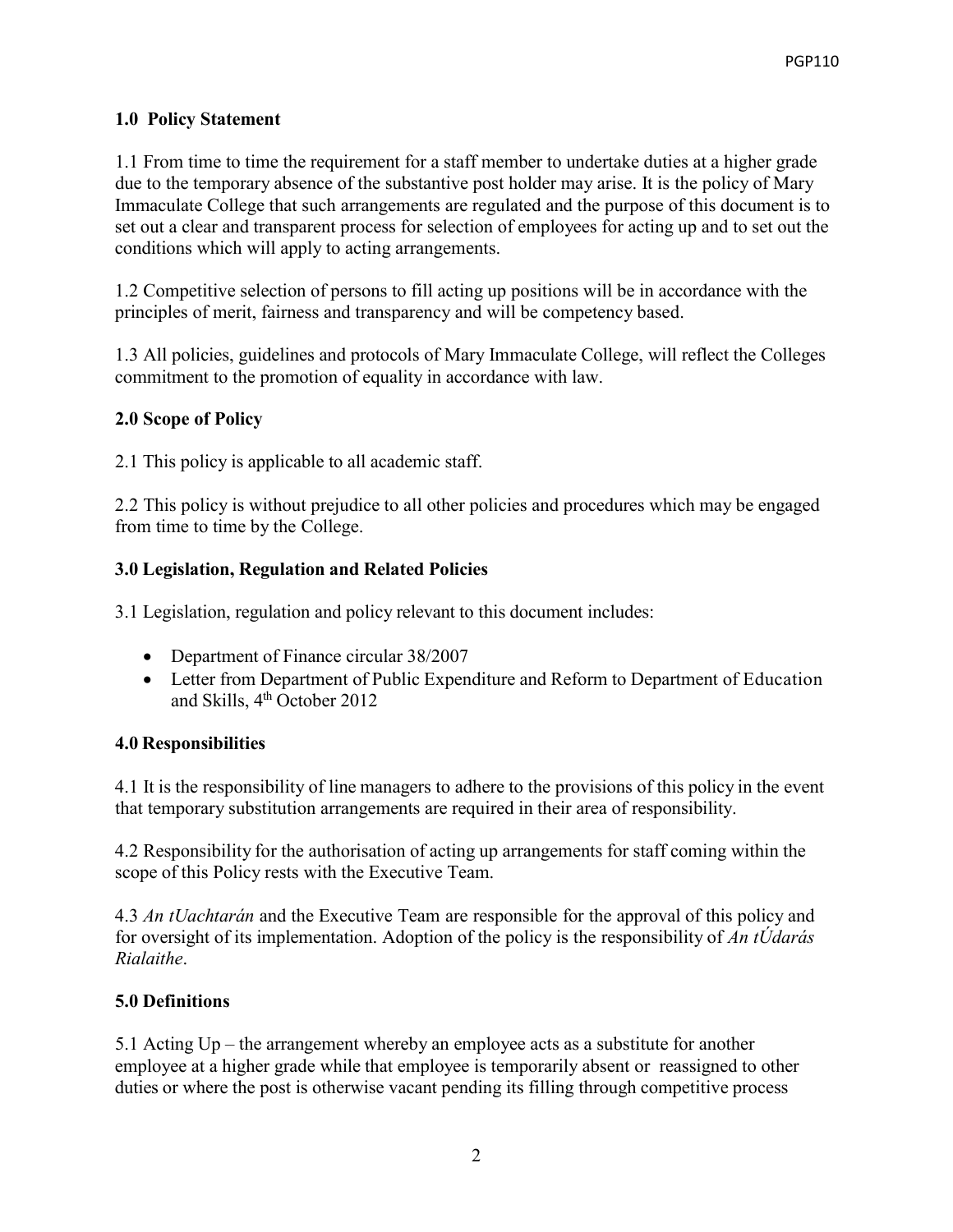#### **6.0 Acting up Procedure**

6.1 Where a line manager identifies a substitution requirement for an employee in a promotional post they must inform the Human Resources Office of this requirement providing details of the reason for the substitution requirement and the likely duration of same.

6.2 Approval for the filling of an academic post on an acting basis must be obtained through the Human Resources Office from the Executive Team.

6.3 The Executive Team may make permanent arrangements for substitution by a designated post holder in respect of any post. Such arrangements will normally be incorporated in contracts of employment and/or job descriptions. Where a post holder who by virtue of their appointment has been designated to substitute/deputise for another more senior post holder in their absence, then the designated substitute will automatically act up in the event of the absence of the senior post holder.

6.4 Having regard to section 6.3, the Vice President Academic Affairs as the designated substitute for the President, will act up in the event of the Presidents absence.

6.5 Having regard to section 6.3, the Assistant Dean of Arts and the Assistant Dean of Education as the designated substitute for their respective Deans of Faculty, will act up in the event of the Deans absence.

6.6 Where there is no designated substitute or deputy, the position will be filled on a temporary basis in the manner as described at sections 6.7 to 6.10.

6.7 Where the likely duration of acting is short term i.e. of up to six months duration, the College will seek to make an appointment as promptly as possible to minimise any potential disruption arising from the vacancy. Accordingly, short term acting up appointments may be filled by seeking expressions of interest from employees within the department/faculty in which the vacancy exists who:

- Are at the grade immediately below that at which the vacancy exists. Both Assistant Lecturers and Lecturers will be eligible to act up to Senior Lecturer grade.
- Have been employed in the same department in which the temporary vacancy arises for a minimum period of two years immediately prior to the vacancy arising and so have a good working knowledge of the functions of the department/faculty.
- Have the necessary minimum qualifications and/or experience as would be required if the post were to be filled on a permanent basis.

6.8 Where more than one eligible person expresses an interest in acting up it will be necessary to fill the acting up post through a selection process. As it will no longer be possible to make an appointment without a selection process, a competitive selection process open to all eligible employees of the College will be initiated.

6.9 All acting up vacancies of greater than six months duration will be filled through a competitive selection process open to all employees of the College who have the necessary